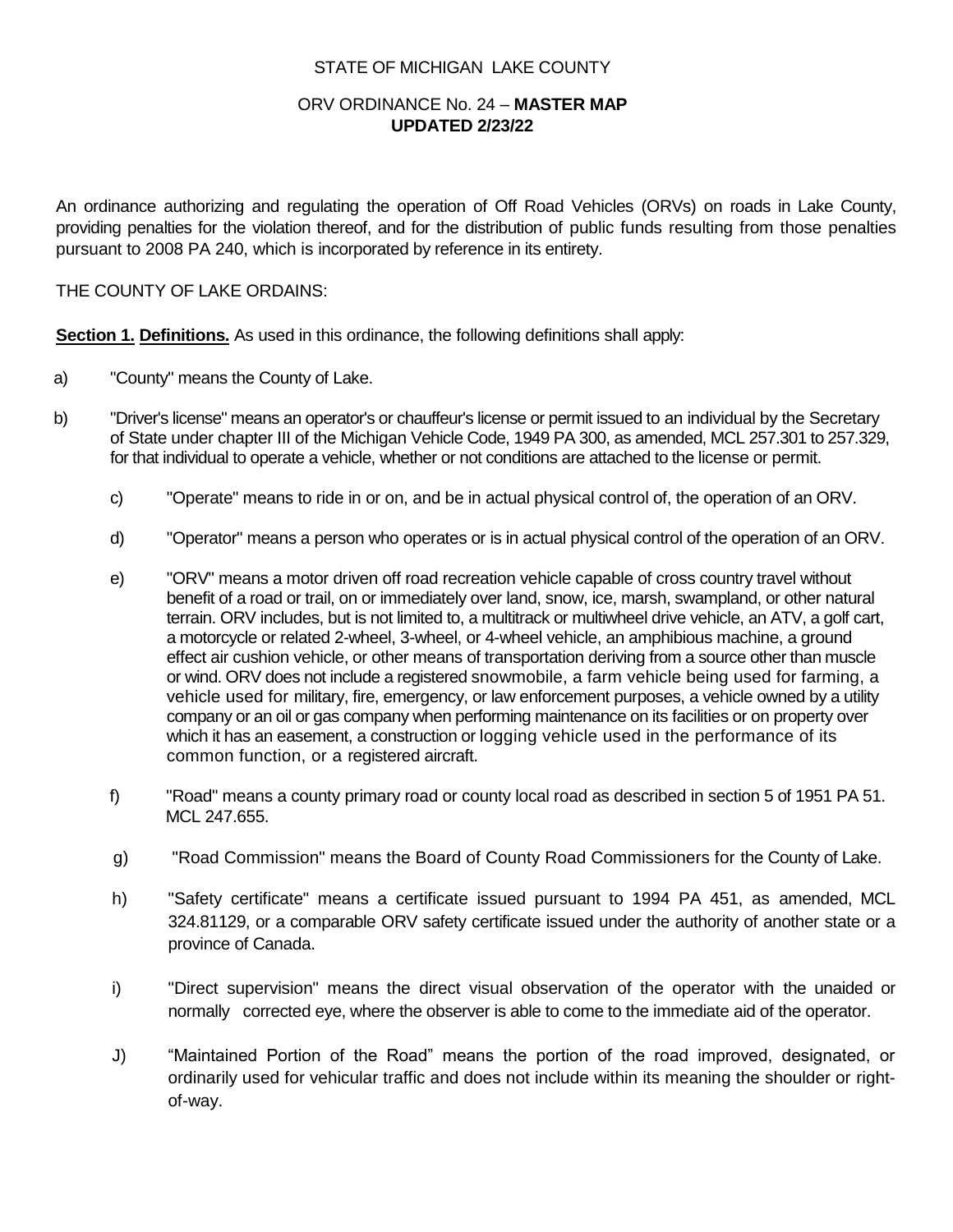# **Section 2. Designated Roads.**

- a) An ORV may be operated only on the far right on the maintained portion of a road on the designated county roads listed in #3, Section 9, incorporated by reference, year-round (January 1 through December 31).
- b) An ORV may not be operated on the road surface, roadway, shoulder or right-of-way of any State or Federal highway, including but not limited to M 37, US 10, or any other State or Federal highway in Lake County.

**Section 3. Operation of ORV by child, Requirement;** A parent or guardian of a child less than 16 years of age shall not permit or allow the child to violate any of the sections within this ordinance.

**Section 4. Operating Conditions.** Except as set forth herein or otherwise provided by law, an ORV meeting all of the following conditions may be operated on a designated road in the county:

- a) At a speed of no more than 25 miles per hour, or a lower posted ORV speed limit.
- b) By a person not less than 12 years of age.
- c) With the flow of traffic.
- d) In a manner which does not interfere with traffic on the road.
- e) Traveling single file, except when overtaking and passing another ORV.
- f) While displaying a lighted headlight and lighted taillight at all hours.
- g) Each operator and passenger must wear a crash helmet and protective eyewear approved by the United States Department of Transportation unless the vehicle is equipped with a windshield and a roof or roll bar that meets or exceeds standards for a crash helmet and the operator and each passenger is wearing a properly adjusted and fastened safety belt.
- h) Unless equipped with a braking system that may be operated by hand or foot, capable of producing deceleration at 14 feet per second on level ground at a speed of 20 miles per hour; a brake light, brighter than the taillight, visible when the brake is activated to the rear of the vehicle when the vehicle is operated during the hours of 1/2 hour after sunset and 1/2 hour before sunrise; and a throttle so designed that when the pressure used to advance the throttle is removed, the engine speed will immediately and automatically return to idle.
- i) While the ORV is equipped with a spark arrester type United States forest service approved muffler, in good working order and in constant operation.
- j) Pursuant to noise emission standards defined by law.
- k) The ORV shall be licensed by the Michigan Department of Natural Resources, and the ORV license/sticker shall be permanently attached and visibly displayed in the manner prescribed by the Michigan Department of Natural Resources in accordance with State law.

**Section 5. License: Safety Certificate.** A person less than 18 years of age shall not operate an ORV on a road in the County unless the person is in possession of a valid driver's license, or unless the person is under the direct supervision of a parent or guardian and has in his or her possession an ORV safety certificate or a comparable ORV Safety Certificate issued under the authority of another state or a province of Canada.

**Section 6. Registered Motor Vehicle**. Unless a person possesses a valid driver's license, a person shall not operate an ORV on a road in the County if the ORV is registered as a motor vehicle, and either is more than 65 inches wide or has three wheels.

**Section 7. Evidence.** In a court action in this state, if competent evidence demonstrates that a vehicle that is permitted to operate on a road pursuant to state law was in a collision with an ORV required to be operated on the far right of the maintained portion of the road pursuant to this ordinance, the operator of the ORV shall be considered prima facie negligent.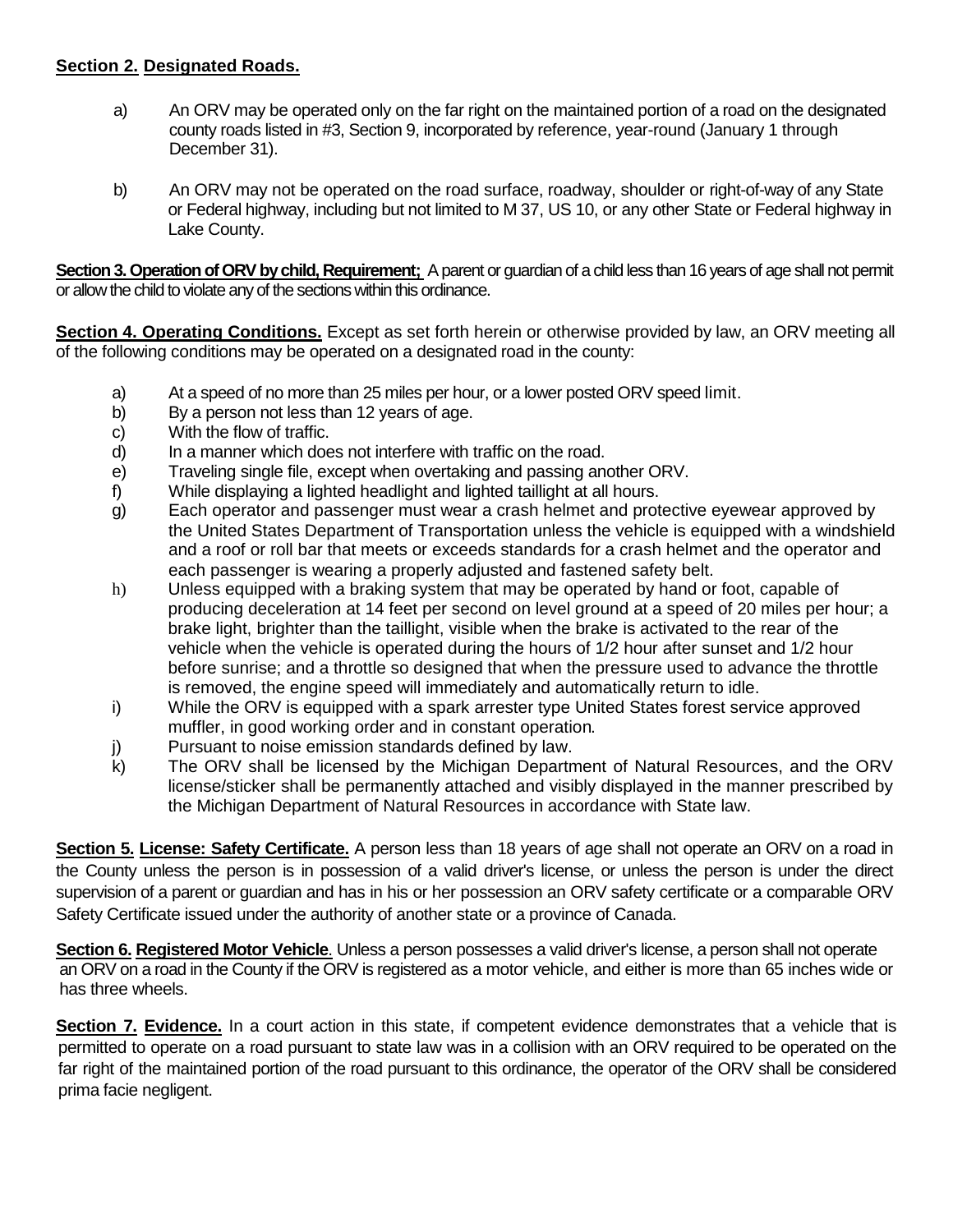**Section 8. Penalties**. Any person who violates this ordinance is guilty of a municipal civil infraction, and shall pay a civil fine of not less than \$175.00 and not more than \$500.00. In addition, a court may order the person to pay full restitution for any damage to the environment, a road, or public property damaged as a result of the violation.

**Section 9. ORV Fund.** The County Treasurer shall deposit all fines and damages collected under this ordinance into a fund to be designated as the ORV Fund. The Lake County Board of Commissioners shall appropriate revenue in the ORV Fund as follows:

- a) Fifty percent to the Lake County Road Commission for repairing damage to roads and the environment that may have been caused by ORVs, and for posting signs indicating ORV speed limits, or indicating whether roads are open or closed to the operation of ORVs.
- b) Fifty percent to the Lake County Sheriff for ORV enforcement and training.

**Section 10. Master Map.** The County shall maintain a master map of all roads under the jurisdiction of the Road Commission upon which shall be indicated those roads and parts or sections thereof upon which the operation of ORVs is permitted and prohibited pursuant to this Ordinance. The County shall make such master map available for interested groups or organizations to make copies for distribution to the general public, but shall have no obligation to incur any expense associated with the making of such copies.

- a) The County shall update the Master Map, Section 15 once annually, between January 1 and February 28 of each year, to incorporate any changes to the designation of any road, parts or sections of upon which ORV travel is permitted or prohibited pursuant to this Ordinance.
- b) It shall be the responsibility of each Board, Commission or Council within Lake County to submit in writing no later than February1 of each year, any changes to be incorporated into the Master Map, Section 15 for that year.

**Section 11. Repealed Clause**. All Ordinances or parts of Ordinances in conflict herewith are hereby repealed only to the extent necessary to give this Ordinance full force and effect.

**Section 12. Savings Clause.** This Ordinance shall in no manner affect pending litigation, either civil or criminal, founded or growing out of any Ordinance, Resolution, Order or parts thereof, hereby repealed, and this Ordinance shall in no manner affect any rights, claims, privileges, immunities or causes of action of the County, or other person, either criminal or civil, that may have already occurred, accrued or grown out of any Ordinance, Resolution, Order or policy, or any part thereof, hereby repealed.

**Section 13. Validity and Severability.** Should any portion of this Ordinance be found invalid for any reason, such a holding shall not be construed as affecting the validity of the remaining portions of this Ordinance.

**Section 14. Effective Date.** This Ordinance shall be effective immediately after publication of notice of its adoption.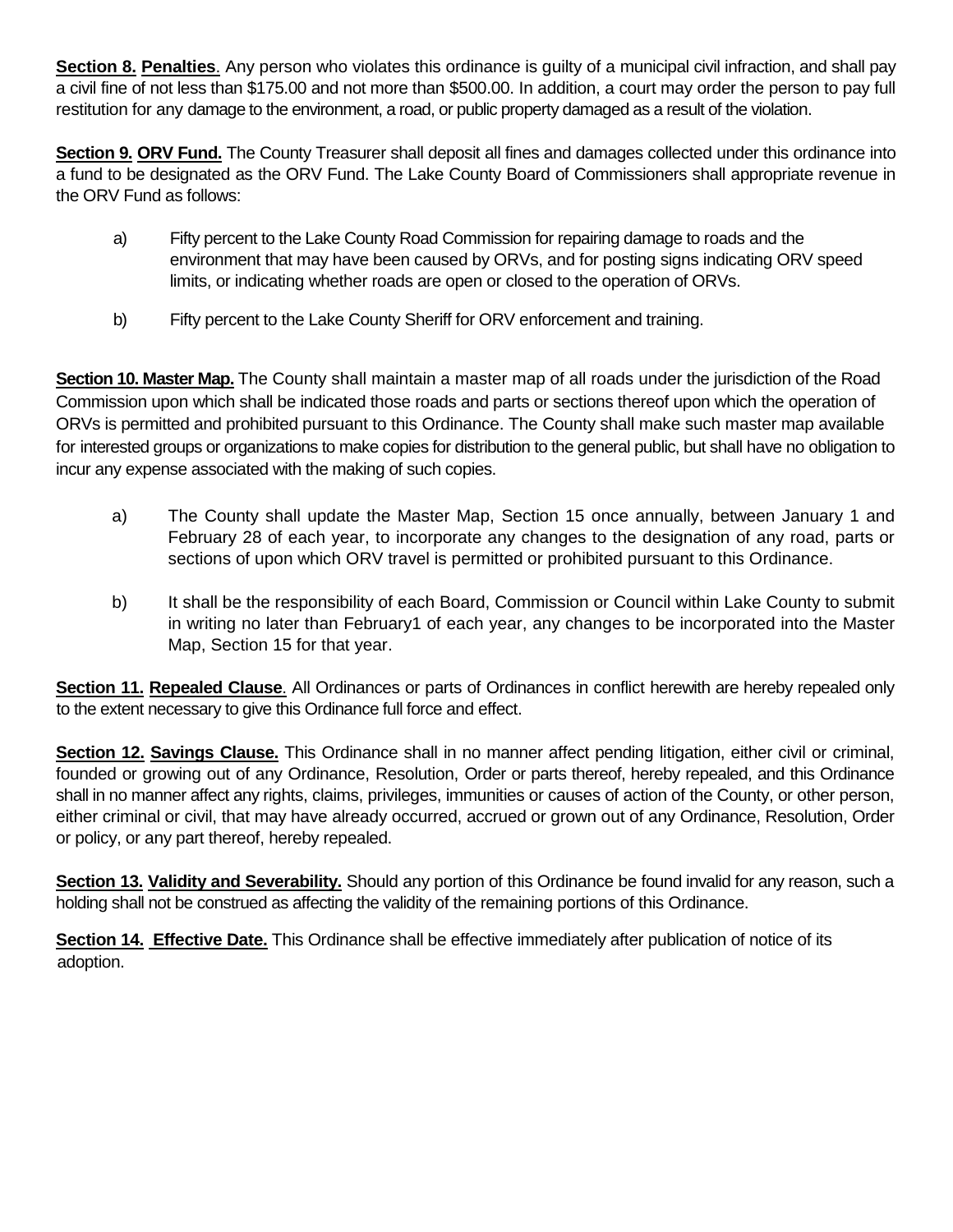"The information contained in this section is valid as of the date of the initial adoption of this Ordinance. This information is subject to further amendment by the County Board of Commissioners, the County Road Commission and may otherwise be modified by local laws adopted by a township government."

## **Section 15, Master Map**

# **Effective February 23, 2022**

**ALL TOWNSHIPS ARE OPEN**